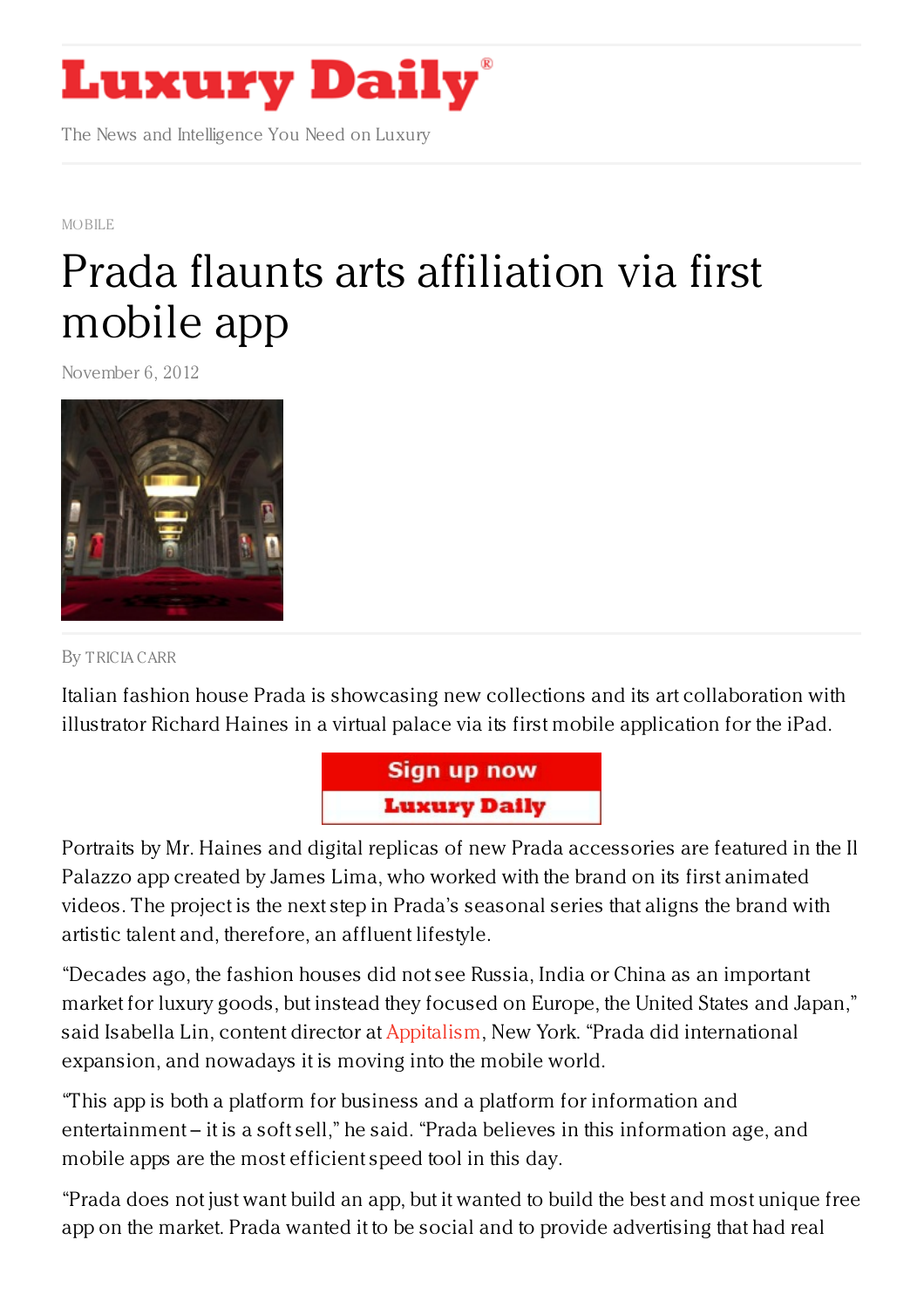value for loyal customers."

Mr. Buckingham is not affiliated with Prada, but agreed to comment as an industry expert. [Prada](http://prada.com/) could not comment directly on this matter.

Palace fit for Prada

Il Palazzo is available for free in the App [Store](https://itunes.apple.com/it/app/il-palazzo/id573152999?mt=8https://itunes.apple.com/it/app/il-palazzo/id573152999?mt=8). It is compatible with the iPad.





Users can take a tour of a virtual palace.

Inside it are Prada items and portraits by Mr. Haines. These same portraits were featured in a handmade book created by the artist.





One collection featured in the app is the winter Portrait Sunglasses collection.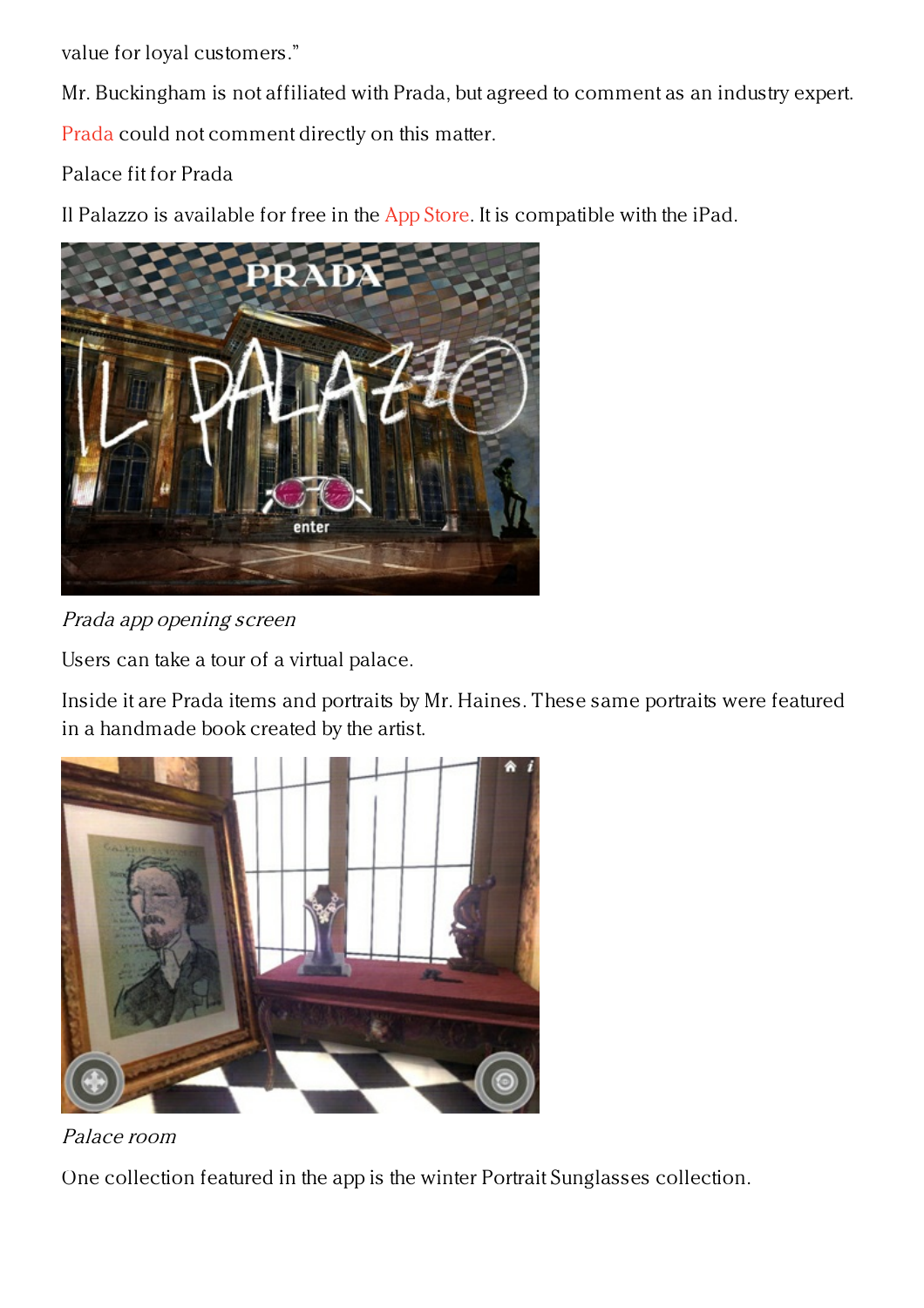**PRADA** 



SPROSP-DELL'ME



## Portrait Sunglasses collection

The Bloom Jewels collection is also shown. It will be available later this month and includes necklaces, bracelets and earrings.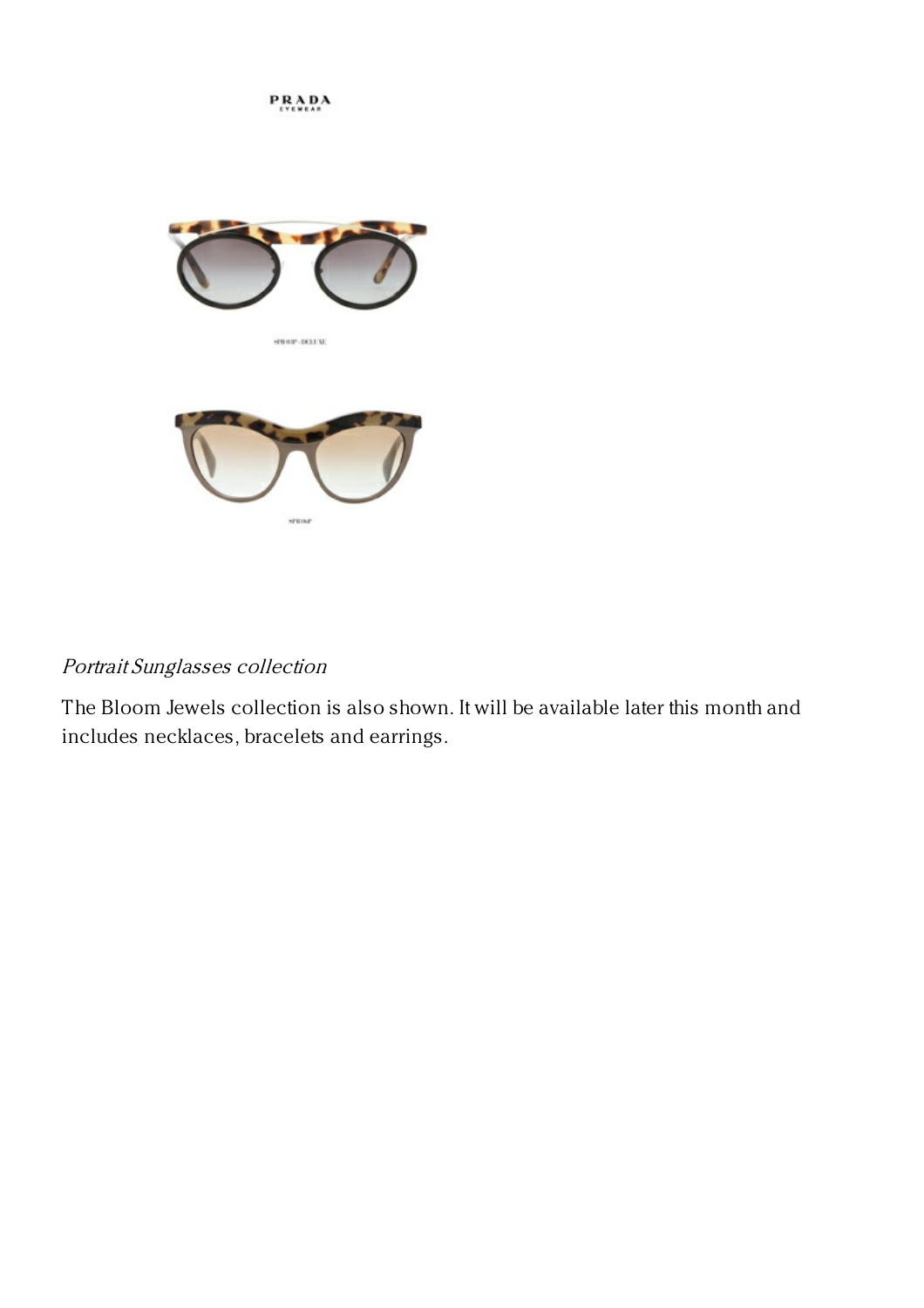

## Bloom Jewels collection

The Il Palazzo app is part of a multi-platform project by Prada. The label will continue to update the app with additional features in the coming days.

Overall, the fashion house is looking to capture the mood of its seasonal collections through multichannel, art-driven displays, per Prada.

## Fashion is art

Earlier this year, Prada created another campaign to align with graphic artists called Prada Parallel Universes. It featured products from the spring/summer 2012 collections in digital drawings and animations that were shared on a microsite and social media.

The campaign presented digital animations by graphic designer and artist Vahram Muratyan. These images contained drawings of Prada's spring/summer men's and women's accessories such as handbags, shoes and glasses.

Teaser images were released via Facebook beginning April 24 with a vague explanation, which seemed to be a tactic to create interest for Prada's design inspiration (see [story](https://www.luxurydaily.com/prada-shares-digital-art-to-draw-eyes-to-collection/)).

Moreover, Prada likely chose to extend its latest campaign via mobile to reach affluent consumers who are using the iPad.

Both recent campaigns are left up to interpretation in terms of the label's intentions.

Consumers are likely immersed in the brand world in a way that is unique to Prada.

But the mobile element of the Il Palazzo efforts could strengthen the brand among its